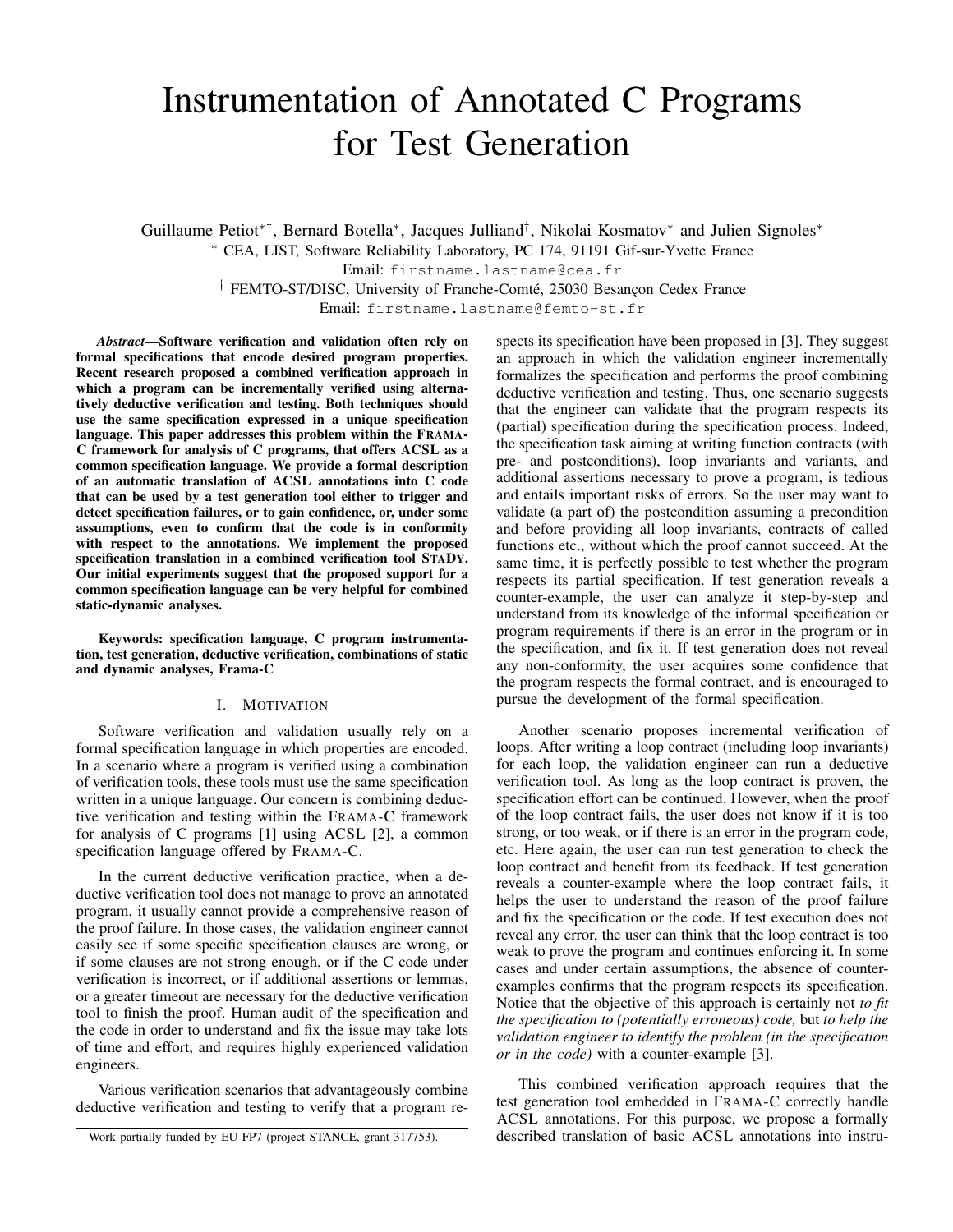mented C code. The objectives of such a formal description of the translation are two-fold. First, instrumentation based translation of specification into executable code requires significant effort to treat an expressive specification language, and merits to be strictly formalized to allow reusability of the results. Second, a formal description of translation rules allows to thoroughly check its correctness, and in our case helped us to find a couple of subtle errors that could have remained unnoticed without this formalization. Moreover, since the absence of counter-examples can be considered in some cases as a proof of correctness of a program w.r.t. its specification, a correct translation of the specification into executable code is crucial to ensure the correctness of test generation results (the underlying deductive verification and testing tools are usually assumed to be correct). Therefore, a formalization of the translation is a mandatory step to formally establish its correctness, and constitutes a first step to the design of sound combined staticdynamic analyses in the FRAMA-C framework.

Context. FRAMA-C [1] is a platform dedicated to analysis of C programs that includes various source code analyzers as separate plugins such as WP performing weakest-precondition calculus for deductive verification, VALUE performing value analysis by abstract interpretation, etc. FRAMA-C supports ACSL (ANSI C Specification Language) [2], a behavioral specification language allowing to express properties over C programs. In addition to providing formal specifications for C programs, ACSL annotations play a central role in communication between plugins: any analyzer can add annotations to be verified by other ones and notify other plugins about results of the analysis it performed by changing an annotation status. The status can indicate that the annotation is valid, valid under conditions, invalid or undetermined, and which analyzer established this result [4]. For combinations with dynamic analysis, we consider its executable subset E-ACSL [5]. E-ACSL can express function contracts (with pre/postconditions, guarded behaviors, completeness and disjointness of behaviors), assertions and loop contracts (with loop variants and invariants). It includes quantifications over bounded intervals of integers, mathematical integers and memory-related constructs (e.g. on validity and initialization).

PATHCRAWLER [8] is a structural (also known as *concolic* [9]) test generator for C programs, combining *conc*rete and symb*olic* execution. PATHCRAWLER is based on COL-IBRI, a constraint solver implementing advanced features such as floating-point and modular integer arithmetics support. PATHCRAWLER provides coverage strategies like *k-paths* (feasible paths with at most  $k$  consecutive loop iterations) and *all-paths* (all feasible paths without any limitation on loop iterations). PATHCRAWLER is *sound*, meaning that each test case activates the test objective for which it was generated. This is verified by concrete execution. Unlike some other concolic tools, PATHCRAWLER does not approximate path constraints, and is *complete* in the following sense: when the tool manages to explore all feasible paths of the program, all features of the program are supported by the tool and constraint solving terminates for all paths, the absence of a test for some test objective means that this test objective is infeasible.

Contributions. We have implemented STADY, a tool that bridges the gap between STAtic (e.g. WP, VALUE) and DYnamic (e.g. PATHCRAWLER) analyzers of FRAMA-

C. STADY translates E-ACSL annotations into executable instrumented C code in order to support test generation for C programs annotated in E-ACSL. It is implemented as a FRAMA-C plugin and uses PATHCRAWLER to generate test cases for the resulting instrumented C program. Since the analyzers rely on E-ACSL annotations to communicate with each other, performing a translation from E-ACSL into C is the most appropriate way to combine a test generator like PATHCRAWLER with other FRAMA-C analyzers. The target language of the translation is C because PATHCRAWLER is naturally capable to check expected properties expressed in this language (assertions, postconditions,...) and offers an original dedicated support for the precondition of the function under test (FUT) written in C [10].

The main contributions of this paper include:

- a formal description of the translation rules used to derive executable C code from an E-ACSL specification for applying test generation in combination with deductive verification. This formal description is given for C and E-ACSL, but its main ideas can be applicable for other specification formalisms and imperative programming language kernels;
- a brief presentation of the implementation of these rules in STADY as part of the FRAMA-C verification framework;
- a comparison of instrumentation for test generation and runtime assertion checking (RAC);
- an experiment report showing the efficiency of the combination of deductive verification and testing in STADY, in particular, for finding counter-examples for C programs according to E-ACSL specifications.

The paper is organized as follows. Sec. II presents the E-ACSL language (Sec. II-A), the treatment of mathematical integers (Sec. II-B), the running example (Sec. II-C) and gives general insights about the instrumentation (Sec. II-D). Next, the rules of the instrumentation are detailed for terms (Sec. III), for predicates (Sec. IV) and for annotations (Sec. V). Sec. VI compares some translation issues for test generation and RAC, and Sec. VII shows our experiments with STADY. Sec. VIII presents the related work, and finally, Sec. IX concludes.

# II. INSTRUMENTATION PROCESS

This section presents the instrumentation process for C functions annotated in ACSL that we support during test generation for the annotated code. It will be convenient to consider that specific labels are introduced for each statement and annotation inside a function body, as well as for the beginning and the end of each function body and loop body. (Strictly speaking, labels cannot be put just before declarations or "}" in C, but this can be easily fixed by adding a skip instruction ";" after such labels.) We assume that functions respect the normal form defined by the syntactic entity *function* from the grammar in Fig. 1. In this figure, the superscript "*as* X" means that any occurrence of X in the analysis of the current rule should be replaced with the string referred by the superscripted syntactic entity. For example, if foo is the name id of the analyzed function in the rule function, labels  $\text{Beg}_f$  and  $\text{End}_f$  in this function's body are replaced by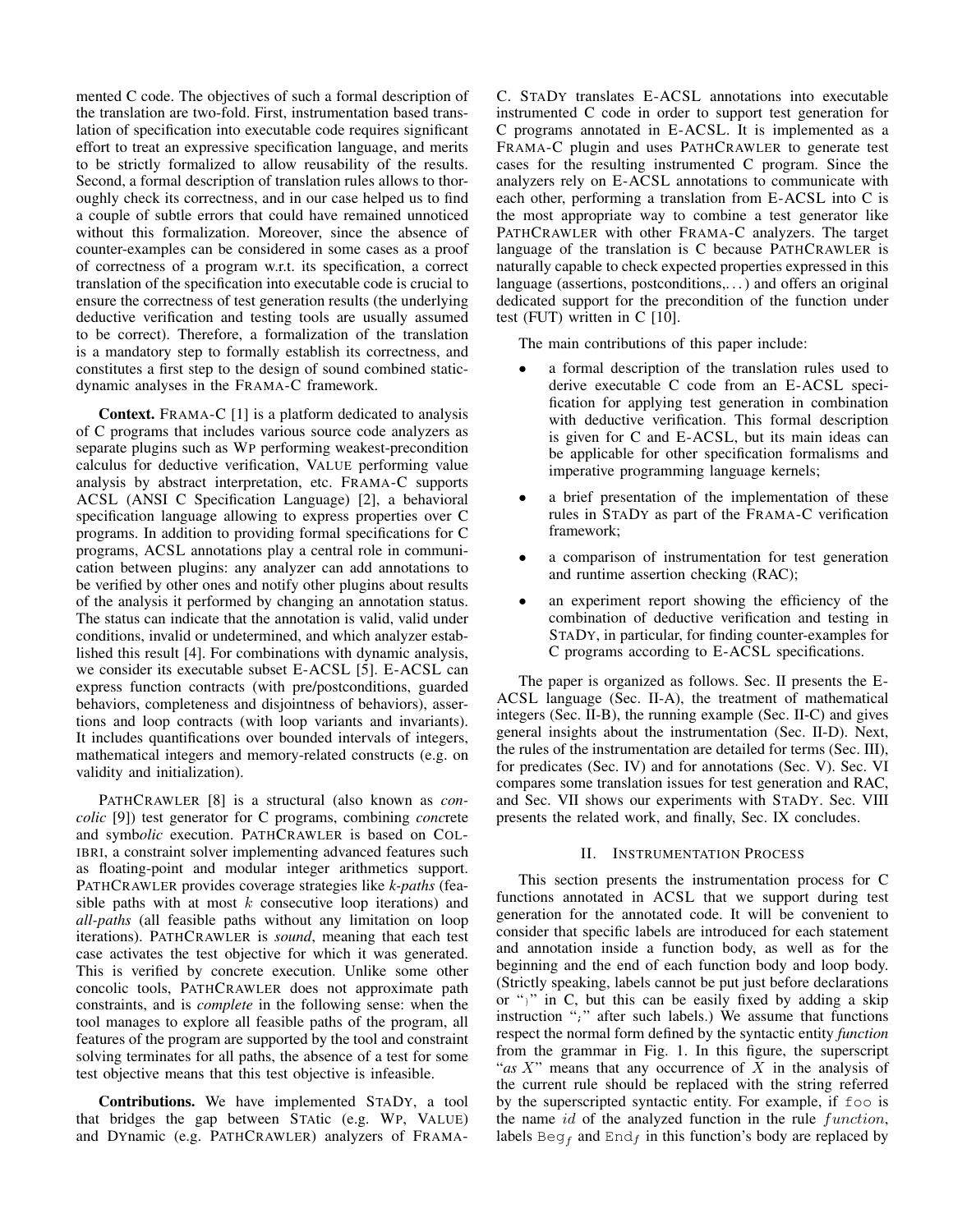*function* ::= /\*@ (requires *predicate*;)\* (typically *predicate*;)\* (ensures *predicate*;)\* \*/ *typeas* <sup>T</sup> *idas* <sup>f</sup> (*params*) { *Beg*<sup>f</sup> : T res; *decl*<sup>∗</sup> *stmt*<sup>∗</sup> *End*<sup>f</sup> : return res; } *decl* ::= *type id*; *stmt* ::= *label* : assert *predicate*; | *labelas* <sup>l</sup> : (/\*@ *loop annot* \*/) ? while ( *bool expr* ) { *BegIter*<sup>l</sup> : *stmt*<sup>∗</sup> *EndIter*<sup>l</sup> : } | (*label* :)? *not while stmt loop annot* ::= (loop invariant *predicate*;)\* (loop variant *term*;) ?

Fig. 1. Grammar of an annotated C function

 $\text{Beg}_{\text{foo}}$  and  $\text{End}_{\text{foo}}$  providing unique labels for the beginning and the end of the function body. Array and pointer accesses are supposed to be written as  $*(p+i)$ . The terminal symbols are presented in a typewriter font. Underlined nonterminal symbols are not detailed because they are part of the C or ACSL languages. Terms and predicates are ACSL expressions, most of them are described in Sec. III and Sec. IV (see the ACSL documentation [2] for more detail).

## *A. Overview of the* E-ACSL *Specification Language*

The specification language E-ACSL is a strict executable subset of ACSL, which is a behavioral specification language implemented in FRAMA-C. On the one hand, designed as a subset of ACSL, E-ACSL preserves ACSL semantics. Therefore, existing FRAMA-C analyzers supporting ACSL continue to be used with E-ACSL without any change. On the other hand, the E-ACSL language is *executable*, that is, all its annotations can be translated into C and executed at runtime. Thus it can be used by dynamic analyses and monitors. Due to these two specific features E-ACSL facilitates combinations of static and dynamic analyses.

E-ACSL is based on a typed first-order logic in which terms may contain *pure* (*i.e.* side-effect free) C expressions and special keywords. For instance, the **\result** keyword allows the user to talk about the result of a function, while **\valid** is a builtin predicate stating that its argument is a valid pointer. Quantifications are bounded by constraints to finite intervals of integers in order to remain executable. An EIFFEL-like contract [11] may be associated to each function in order to specify its pre- and postconditions. These contracts may be split into several named guarded behaviors for which the users may require completeness and/or disjointness. Assertions, loop invariants and loop variants may also be associated to statements. We now focus on two of the most important design choices of the language: integers and undefinedness.

*1) Integers:* In addition to all machine types, E-ACSL terms also include mathematical integers of type **integer**: integer constants and operators, as well as logic variables are of this type. Integer arithmetics is unbounded and never overflows. E-ACSL holds a small subtyping system to automatically coerce C integral types into mathematical integers.

```
1 \text{ if } (x > 0) \}2 /*@ assert x+1 > 0; */ // never fails in unbounded arithm.
                            // may fail in modular arithmetics
4 }
```
Fig. 3. Properties over integers: naive instrumentation gives false positive

For instance, if  $x$  is a C variable of type  $int, x+1$  and 1 are of type **integer** and a coercion from **int** to **integer** is introduced when typing  $\frac{x}{x}$  in this context. This design was chosen for several reasons. First, one of the main goals of FRAMA-C is program proving by discharging proof obligations to automatic theorem provers. Such provers usually work much better with mathematical arithmetics than with *modular arithmetics*, that is, bounded arithmetics with overflows. Second, specifications are usually written without any implementation detail in mind, and potential overflows are implementation details. Third, it is still possible to use bounded modular arithmetics when required by using explicit casts: for instance, (**int**)(INT\_MAX + 1) is equal to INT\_MIN, the smallest representable value of **int**. Fourth, this choice makes it much easier to talk about potential overflows in specifications: for example, thanks to mathematical arithmetics, /\*@ **assert** INT\_MIN <= x+y <= INT\_MAX;\*/ specifies in the easiest way that  $x+y$  must not overflow. Unless otherwise stated, "integer" will refer below to "unbounded integer".

*2) Undefinedness:* E-ACSL is executable. However, evaluation of undefined terms like 1/0 is not possible. To solve this issue, E-ACSL follows Chalin's Runtime Assertion Checking semantics [12] by stating that semantics of such terms is "undefined": E-ACSL uses a 3-valued logic [13] like SPARK2014 [14] or JML [15]. It is then the responsibility of the tools interpreting E-ACSL to ensure that an undefined term is never evaluated. An indirect consequence of this design is that operators  $\&\&\&\,,\quad|\,,\_\_2\_\_\_\_\_$  and  $\Rightarrow\;$  in E-ACSL are lazy (like the C counterparts for the first three of them).

## *B. Handling Unbounded Integers*

Fig. 2 and Fig. 3 exhibit two examples where naive translation of annotations with mathematical integers leads to unsoundness. Let <sup>x</sup> be of type **int**. The assertion at line 1 of Fig. 2 is obviously false when  $x = INT_MAX$ . The naive translation of this assertion (line 3) uses machine integers with modular arithmetics (we assume a 32-bit architecture), so x+1 remains less or equal to INT\_MAX for any value of <sup>x</sup>, making it impossible to find the assertion violation. The correct translation for this annotation (sketched at lines 6– 8) maintains the semantics of unbounded integer arithmetics using an external unbounded integer library (we use GMP, the GNU Multi-Precision library) to represent values that may overflow otherwise (like INT\_MAX+1 here). It creates and initializes necessary variables for unbounded integers, then computes and compares the values as unbounded integers. The second example (Fig. 3) defines an ACSL assertion (line 2) that is always correct here: for any positive integer  $x$ , its successor also is positive. The naive instrumentation (line 4) will exhibit an error for  $x = INT\_MAX$ : due to modular arithmetics,  $x+1$ overflows and becomes negative, violating the assertion. A correct translation using unbounded integers (not detailed here) maintains the expected behavior, so that the assertion remains valid for any positive integer  $\boldsymbol{\mathrm{x}}$ . Using the naive translation for these two examples would result in a false negative in the first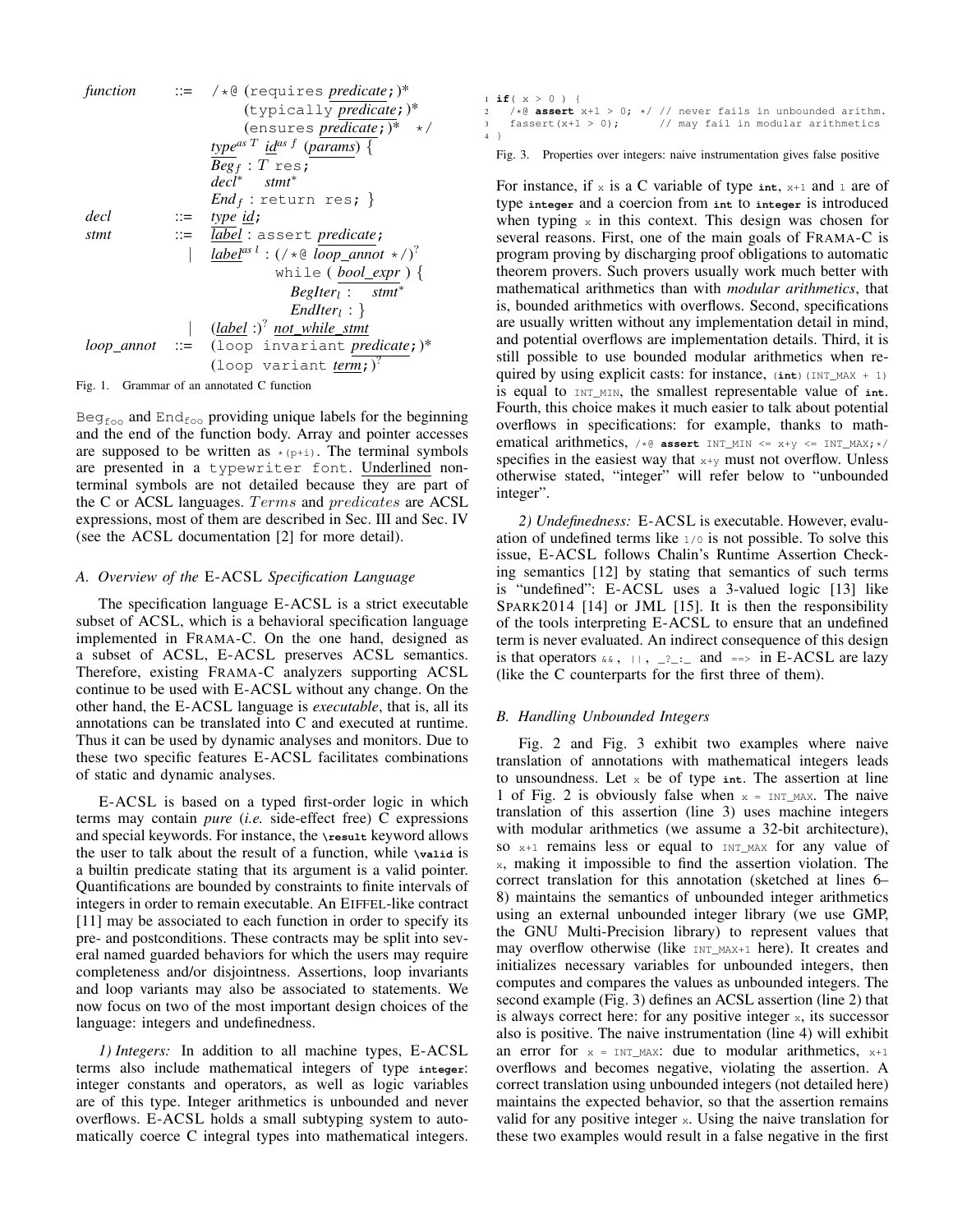```
1 //@ assert x+1 <= INT_MAX; // fails with x = INT_MAX since INT_MAX + 1 does not overflow in ACSL
2
3 fassert(x+1 <= 2147483647); // naive instrumentation: never fails in modular arithmetics
4
5 // correct instrumentation with unbounded integers:
6 Z_t var_0; Z_init(var_0); Z_set(var_0, x); Z_t var_1; Z_init(var_1); Z_set(var_1, 1);
7 Z_t var_2; Z_init(var_2); Z_add(var_2, var_0, var_1); Z_clear(var_0); Z_clear(var_1);
8 \text{ Z} t var 3; \text{Z} init(var 3); \text{Z} set(var 3, 2147483647); int var 4 = \text{Z} le(var 2, var 3);
9 Z_clear(var_2); Z_clear(var_3); fassert(var_4);
10
11 // correct instrumentation in abbreviated notation:<br>12  <sup>O</sup>var_0 = x;  <sup>O</sup>var_1 = 1;  <sup>O</sup>var_2 = var_0<sup>⊠</sup> + var_1<sup>⊠</sup>;  <sup>O</sup>var_3 = 2147483647;  int var_4 = var_2<sup>⊠</sup> <= var_3<sup>⊠</sup>;  fassert(var_4);
```
Fig. 2. Properties over integers: naive instrumentation gives false negative

```
1 /*@ requires 0 <= n;
2 requires \valid(t+(0..n-1));
3 typically n <= 6;
        ensures \result != 0 <==> \exists integer i; 0<=i<\old(n)
                                               \&\&\text{ } \text{old}(\star(\text{t}+i))==\text{old}(v): \star6 int is_present(int* t, int n, int v) {<br>7 \text{ } Rea int res = 0 i = 0
    Beg_{is\_present}: int res = 0, i = 0;
8 \t10:
9 /* loop invariant 0 \le i \le i \le i \le n;<br>10 loop variant n - i \le i'loop variant n - i; */
11 while (i < n) {
12 \qquad BegIter_{l_0}:
13 if(*(t+i) == v) { res = 1; break; }<br>14 i ++:
        1 + + +;
15 EndIter_{l_0}:
16 }
17 Endis_present : return res;
18 }
```
Fig. 4. Annotated C function deciding if  $\nabla$  is present in array  $\pm$  of size n

case, and in a false positive in the second case, undermining the tool's correctness and precision. The translation rules for E-ACSL constructs presented below respect unbounded integer semantics of E-ACSL mathematical integers and assume the usage of an external library as illustrated in Fig. 2. To simplify the notation of code insertions, we will use the abbreviated notation  $\Box_{\text{var}}$  to indicate that the variable var must be declared and allocated (with  $z_t$  var;  $z$ <sub>init(var);</sub>) at the beginning of the inserted code, and the notation  $var^{\boxtimes}$  to indicate that the variable var must be de-allocated (with  $z_{\text{clear(var)}}$ ) at the end of the inserted code. We will also use underlined code fragments to indicate that the corresponding operation (assignment, comparison, . . . ) should be translated using corresponding functions from the unbounded integer library. So line 12 of Fig. 2 illustrates abbreviated notation of instrumentation for lines 6–9. As mentioned in Sec. II-A1, type coersions are automatically made explicit in the annotations in FRAMA-C, so  $x+1$  in line 1 of Fig. 2 becomes (integer) $x+1$ .

#### *C. Running Example*

We present in Fig. 4 an example of FUT normalized according to the grammar of Fig. 1. It returns 1 when a given value is present in a given array, or 0 otherwise. The instrumented program obtained after translation of annotations of this function is presented (using abbreviated notation) in Fig. 5. The generated precondition function is defined at lines 1–6 (Fig. 5), it returns a nonzero value when the precondition holds. The **requires** clause in line 1 (Fig. 4) stating that the array size  $n$  is positive is translated as the condition in line 3 (Fig. 5). The **requires** clause in line 2 (Fig. 4) states that  $(t+0), ..., (t+(n-1))$  are valid pointers, and leads to the condition in line 4 (Fig. 5). The **typically** clause in line 3 of Fig. 4 (translated as line 5 of Fig. 5), is an extension of ACSL defining a precondition considered only for testing. It strengthens

the precondition to restrict the (potentially too big) number of paths to be explored by test generation to user-controlled partial coverage. Here it bounds the state space of  $n$  (and thus the size of  $\epsilon$ ) to [0, 6] (it can be seen as a domain *finitization* [16]). The loop invariant in line 9 of Fig. 4 is translated as lines 13–14 of Fig. 5 to check that the invariant holds before the first loop iteration, and lines 21–22 of Fig. 5 to check the preservation of the invariant by any iteration. (An additional loop invariant **\forall integer** k; 0<=k<i ==> **\old**(\*(t+k))!=v; necessary to formally prove the postcondition using deductive verification was not included in this simplified example). The loop variant line 10 in Fig. 4 is translated as line 15 of Fig. 5 to check that the variant is positive or zero before the loop, line 18 of Fig. 5 to back up the value of the variant at the beginning of the loop, and lines 23–25 of Fig. 5 to check that it strictly decreases but remains positive or zero, thus ensuring the termination of the loop. The postcondition at lines 4-5 of Fig. 4 is translated as lines 28–32 of Fig. 5, it states that **\result** is non zero if and only if there exists an element of  $t$  equal to v. The values of formal parameters  $t$ , n and v are saved in lines 10–11 (Fig. 5), a new array  $\text{old\_val}_t$  saves the old values contained in  $t$ , it is allocated line 10, filled line 11 and deallocated line 33.

## *D. Principles of the Instrumentation*

Let us describe the principles of instrumentation for an annotated function  $f$  respecting the grammar of Fig. 1. First, each input value  $x$  (a formal parameter  $x$  in  $params$  or a global variable x) of type T is stored as  $\text{I}$  old\_x = x; at the beginning of the instrumented FUT, i.e. at label  $Beg_f$ , in the  $decl^*$ section. For an input array (or pointer)  $x$ , the values are stored in the dynamically allocated array old\_val\_x whose size is inferred from the **\valid** clause. We also generate an additional function named  $f_{precond}$  that is used to check the precondition of the FUT. For the FUT we ensure that the precondition is assumed by inserting fassume  $(f_p$ recond $(x1, ..., xn))$ ; at label  $Beg<sub>f</sub>$  (cf line 11 in Fig. 5).

Second, any ACSL annotation of the form  $kwd w$  (where keyword kwd belongs to {**assert**, **requires**, **typically**, **ensures**, **loop variant**, **loop invariant**} and w is a predicate or a term) is translated. Some other ACSL constructs are not detailed here because they can be obtained from the described ACSL fragment. For example, behaviors can be rewritten as implications in **ensures** annotations, statement contracts can be rewritten as implicative **assert**'s and global (resp., loop or statement) **assigns** clauses can be rewritten as postconditions (resp., loop invariants or assertions) checking the non-modification of some variables.

Each pair (label, annotation) is translated into a sequence of *code insertions*  $(l_1, c_1) \cdot (l_2, c_2) \cdot \ldots \cdot (l_n, c_n)$ , that represents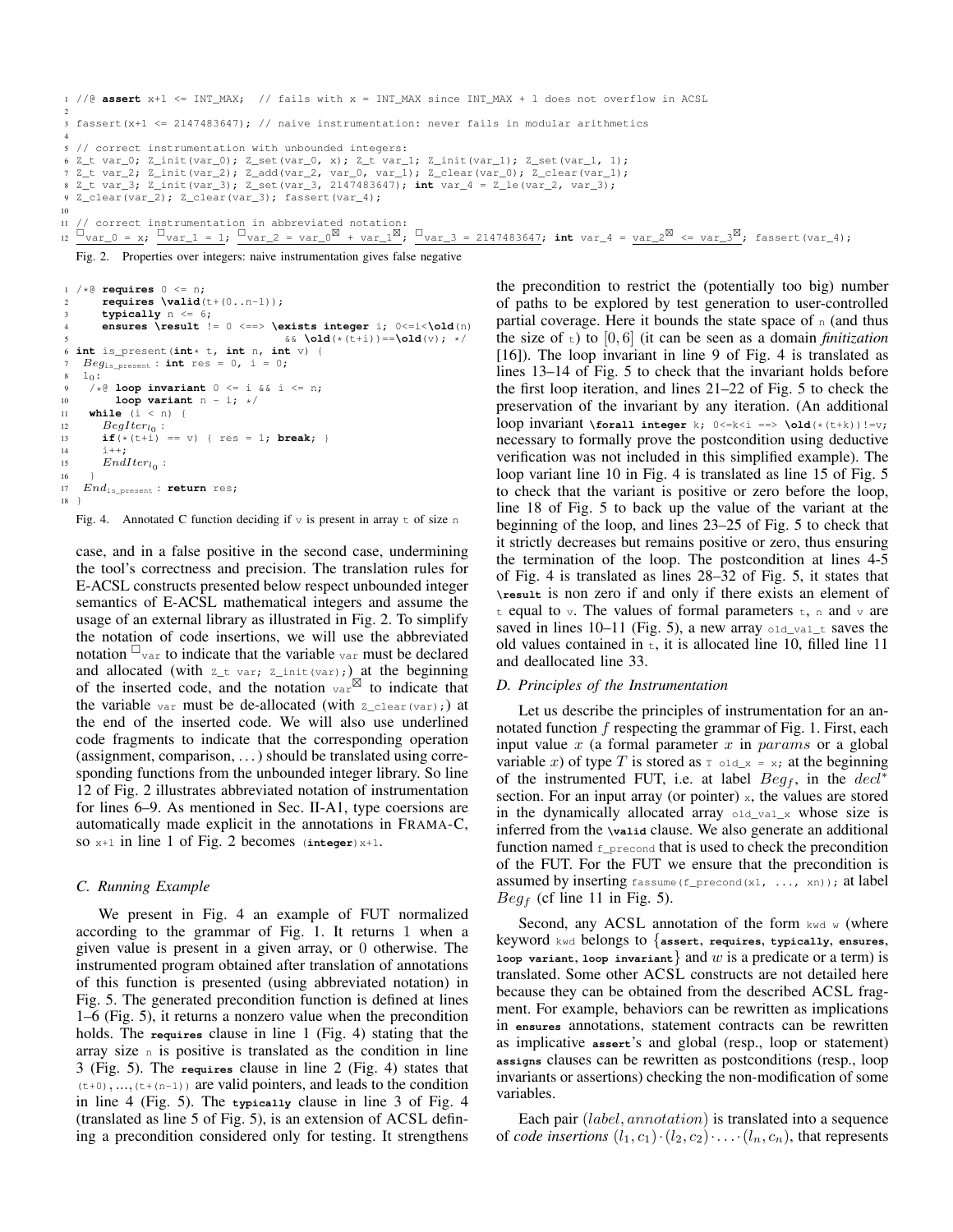```
1 int is_present_precond(int* t, int n, int v) {
  <sup>2</sup> Beg<sub>is_present_precond:<br>3 \Box_{\text{var\_0}} = 0; \Box_{\text{var\_1}} = n; int var_2 = var_0<sup>⊠</sup> <= var_1<sup>⊠</sup>; if (!var_2) return 0;</sub>
 3
  4 if (!(fvalidr(t,0,(n-1)))) return 0;
 5
          \Box_{\text{var\_3}} = n; \Box_{\text{var\_4}} = 6; int var_5 = var_3<sup>\boxtimes</sup> <= var_4\boxtimes; if (!var_5) return 0;
 6 return 1; }
  7
 8 int is_present(int* t, int n, int v) {<br>9 Beas messat:
       \mathit{Beg}_\texttt{is\_present} :
10 int *old_t = t, *old_val_t = malloc(((n-1)+1)*sizeof(int)), old_n = n, old_v = v, res = 0, i = 0, iter_t;<br>
11 for(iter_t = 0; iter_t < n; iter_t++) *(old_val_t+iter_t) = *(t+iter_t); fassume(is_present_precond(t, n, v));
12 l_0:<br>
\frac{1}{2} \frac{1}{2} \frac{1}{2} \frac{1}{2} \frac{1}{2} \frac{1}{2} \frac{1}{2} \frac{1}{2} \frac{1}{2} \frac{1}{2} \frac{1}{2} \frac{1}{2} \frac{1}{2} \frac{1}{2} \frac{1}{2} \frac{1}{2} \frac{1}{2} \frac{1}{2} \frac{1}{2} \frac{1}{2} \frac{1}{2} 
BegIter<sub>l<sub>0</sub></sub>:18 \frac{\Box_{\text{var\_11}} = n!}{\textbf{if}(\star(\text{t}+i)) = \text{v}} \frac{\Box_{\text{var\_12}} = i!}{\textbf{if}(\star(\text{t}+i)) = \text{v}} { \frac{\Box_{\text{var\_13}} = \text{var\_11} \boxtimes - \text{var\_12} \boxtimes}{\textbf{if}(\star(\text{t}+i)) = \text{v}} { \frac{\Box_{\text{var\_14}}}{\textbf{if}(\star(\text{t}+i)) = \text{var\_13} \boxtimes \text{if}(\star(\text{t}+i)) = \text{var\_14}20 EndIter_{l_0}:
\frac{\Box_{\text{var}_1 1 4 = 0}}{\mathrm{if}(var_1 1) + (\frac{\Box_{\text{var}_1 1 5 = 1}}{\Box_{\text{var}_2 1 = n}}; \frac{\Box_{\text{var}_1 1 5 = 1}}{\mathrm{if}(var_1 1) + (\frac{\Box_{\text{var}_1 1 8 = 1}}{\Box_{\text{var}_2 2 = 1}}; \frac{\Box_{\text{var}_1 1 6 = 1}}{\mathrm{if}(var_2 1) + (\frac{\Box_{\text{var}_1 1 8 = 1}}{\Box_{\text{var}_2 2 = 1}}; \frac{\Box_{\text{var}_1 1 9 = n}}{\mathrm{if}(25 fassert(var\overline{25});
26 }
27 End_{\text{is\_present}}:
28 \Box_{\text{var\_30}} = 0; \Box_{\text{var\_31}} = \text{res}; int var_32 = var_30<sup>⊠</sup> != var_31<sup>⊠</sup>; \Box_{\text{var\_33}} = 0; \Box_{\text{var\_34}} = \text{old\_n};
29 int var_3 = 35 = 0;30 for (\Boxi_0 = var_33\boxtimes; i_0 < var_34\boxtimes && !var_35; i_0++\boxtimes)
31 { \frac{\Box_{\text{var\_36}}}{\Box_{\text{var\_36}} = i\_0}; \frac{\partial_{\text{int}}}{\partial x} \frac{\partial \text{d}x}{\partial y} = \frac{\partial \text{d}x}{\partial x} ar \frac{35}{5} = \frac{1}{5} \cdot \frac{1}{5} \cdot \frac{1}{5} \cdot \frac{1}{5} + var \frac{37}{5} = \frac{1}{5} \cdot \frac{1}{5} \cdot \frac{1}{5} \cdot \frac{1}{5}32 fassert((!var_32 || var_35) && (!var_35 || var_32));
```
Fig. 5. Instrumented version of program of Fig. 4

a list of fragments of C programs  $c_1, c_2, \ldots, c_n$  where the fragment  $c_i$  will be inserted into the instrumented program at label  $l_i$ . Program fragments  $c_i$  are parts of a correct program that might be incomplete if taken separately since a syntactically complete statement can be split into several insertions. When there are several fragments to insert in the same location *l*, they are inserted according to their order in the list. ACSL annotations are translated separately, and the resulting sequences of insertions are treated respecting the order of annotations in the source program.

Translation of annotations is defined by the rules in Sec. V. It requires translating ACSL terms and predicates. These transformations are described by the rules in Sec. III and Sec. IV. In these rules we use the following notation:

- $p, p_1, p_2$  and  $p_3$  are E-ACSL predicates;
- $t, t_1, t_2$  and  $t_3$  are E-ACSL terms and w is either a predicate or a term;
- $c, c_1, c_2$  and  $c_3$  are fragments of C programs;
- $e, e_1, e_2$  and  $e_3$  are C expressions;
- $l, l_1, l_2, l_3, Beg_f, End_f, BegIter_l$  and  $EndIter_l$  are program labels;
- $\bullet$  *i* is an identifier of a bounded variable in an ACSL predicate and an iterating counter in a  $C$  program,  $x$ is an identifier of a C variable;
- I,  $I_1$ ,  $I_2$  and  $I_3$  are lists of code insertions  $(l_i, c_i)$ .

We denote by res, var\_n, i\_n, old\_x, old\_val\_x and old\_variant, fresh variables, that is, identifiers different from all other identifiers of the instrumented program. When we use several times a rule introducing a fresh variable, all occurrences

must be different. It can be easily implemented incrementing the number n in var n or i\_n and replacing x in old\_x or  $\text{old\_val\_x}$  by the names of parameters of f or global variables.

For convenience, we assume that all bounded variables in annotations and all program variables are different from one another. In particular, we can translate bounded variables into C without renaming.

## III. TERM TRANSLATION

Let us denote  $(l, t : T) \mapsto ((l_1, c_1) \cdot (l_2, c_2) \cdot \ldots \cdot (l_n, c_n), e)$ an instance of the partial function  $\tau$  mapping an E-ACSL term t of type T at label l to the pair  $(I, e)$  where I is a list of code insertions  $(l_i, c_i)$ , e is a C expression, and T can be Z (integer) or ctype. We only consider the following types as included in *ctype*: *ptr*, that can be a pointer of any type, and **int** that is the regular C type. Other integral C types such as **char**, **long**, **unsigned** could be supported in the same way, but are not considered for simplicity and readability purposes. The expression e is pure (i.e. has no side effects) and evaluates the value of the term at the given point. The evaluation of  $e$  often requires additional computations, that are performed by the inserted program fragments resulting from the predicate and term translation. For example, a quantified term requires the computation of a value throughout a **for** loop (see Fig. 9). In this case, the second element of the returned pair, e, is the value of a variable computed by the loop. When a term  $t$  can be directly translated without additional C code, the sequence of code insertions is empty and denoted  $\emptyset$ . For a term  $t : \mathbb{Z}$ , the translation result e is always a variable of type  $z_{\text{t}}$  (that justifies de-allocation  $e^{\boxtimes}$  e.g. in Fig. 7).

Fig. 6 describes the rules for identifiers  $(\tau$ -VAR), for the **\result** term (τ -RES) and constants (τ -CONST). Two rules

<sup>33</sup> free(old\_val\_t); **return** res; }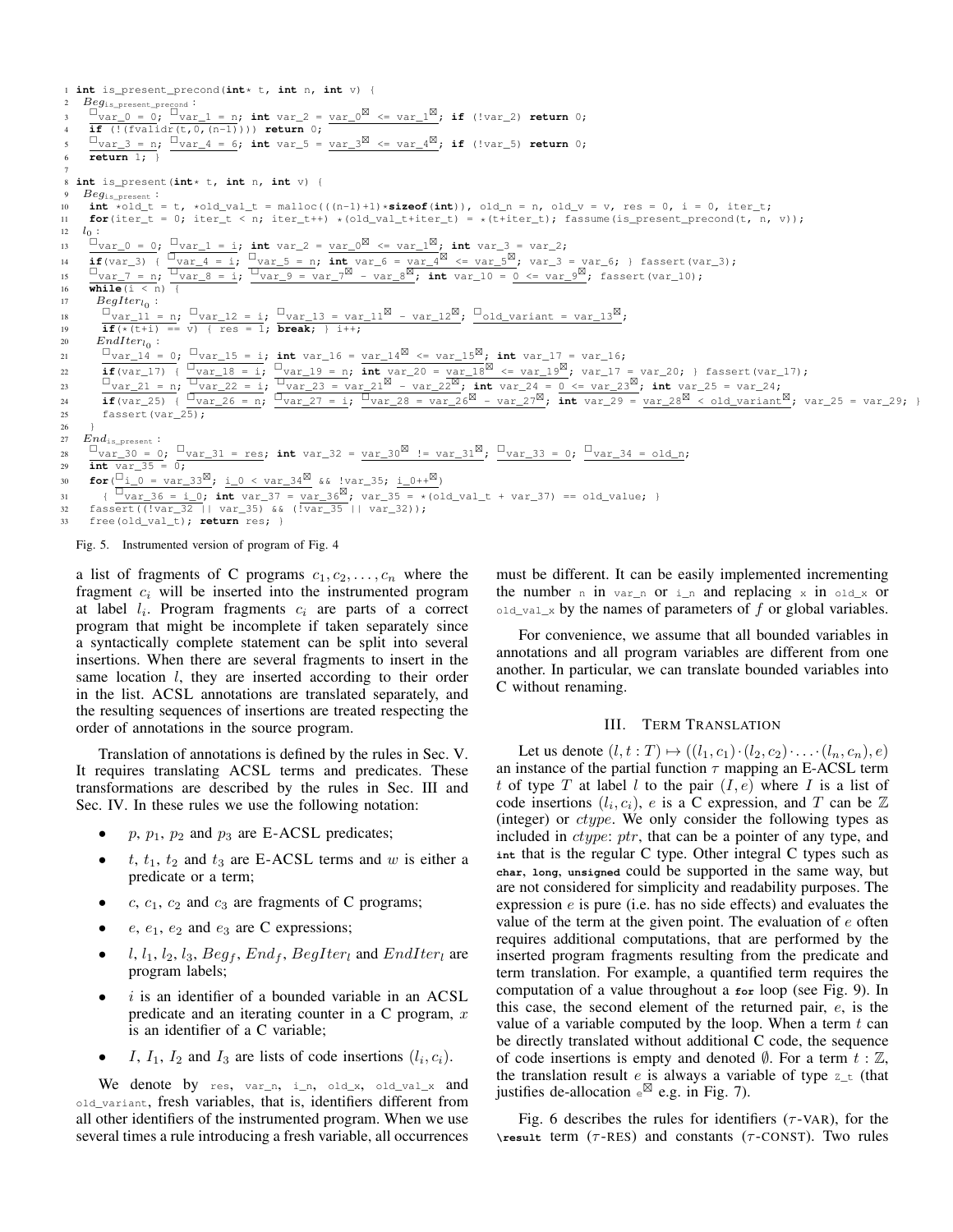| $\tau$ -OLD $\div$ | $\overline{(l,\text{odd}(x):ctype)} \mapsto (\emptyset,\text{old\_x})$  |               | $\tau$ -VAR $(l, x : ctype) \mapsto (\emptyset, x)$                                                           | $(l, t : int) \mapsto (I, e)$<br>$\tau$ -OLD-VAL $-$<br>$(l, \text{old}(*(*+)):ctype) \mapsto (I, * (old_val_x+e))$ |
|--------------------|-------------------------------------------------------------------------|---------------|---------------------------------------------------------------------------------------------------------------|---------------------------------------------------------------------------------------------------------------------|
| $\tau$ -RES $\pm$  | $\overline{(l, \text{result} : dtype) \mapsto (\emptyset, \text{res})}$ | $\tau$ -CONST | $\overline{(l, \text{cst}:\mathbb{Z}) \mapsto ((l, \mathbb{U}_{\text{var\_}n} = \text{cst}), \text{var\_}n)}$ |                                                                                                                     |

Fig. 6. Translation rules for constants, identifiers, and \**old** terms

are considered for the ACSL construct **\old**. Applied to an identifier x, it is translated as the fresh variable  $\text{old}_x$  storing the value at the entry of the function. Applied to a memory access (rule  $\tau$ -OLD-VAL), we use the dynamically allocated array  $\text{old\_val\_x}$  that memorizes the elements of an array x at the entry of the function (cf Sec. II-D). The special term **\result** translated by the rule τ -RES denotes the return value of the function in ACSL written into the fresh variable res. That variable is unique after the normalization of the abstract syntax tree (AST) by FRAMA-C. The rule  $\tau$ -CONST states that an integer variable is defined to store the integer constant.

Fig. 7 details the rules for coercions, from integer to C type and from C type to integer.

Fig. 8 details the rules for unary operations  $(τ$ -UNOP<sub>\*</sub>), binary operations ( $\tau$ -BINOP<sub>\*</sub>) and the ternary condition on terms ( $\tau$ -IF).  $\tau$ -UNOP<sub>1</sub> deals with pointer indirection ( $\star$ ). In  $\tau$ -UNOP<sub>2</sub>, the logical not (!) does not involve integers. In  $\tau$ -UNOP<sub>3</sub>, *op* is the unary minus  $(-)$  or the bitwise complement (∼) and is an operation from and to integer. In  $\tau$ -BINOP<sub>1</sub>, the left operand is a pointer so  $op$  must be  $+$  or  $-$ , whereas the right operand is an int (if it is an integer, it will be coerced to *int* using the rule  $\tau$ -COERCE<sub>1</sub> for pointer arithmetics). In  $\tau$ -BINOP<sub>2</sub>, *op* is a comparison operator over integer values and the result of the comparison is stored in an  $int.$  In  $\tau$ -BINOP<sub>3</sub>, op is any of the arithmetic operators:  $+, -, /, *, \ll, >>, +, *,$  $\gamma$  over integers. In the rule  $\tau$ -IF, the evaluation of  $t_2$  and  $t_3$ are in conditional branches: only one of them is computed, depending on the evaluation of  $t_1$ .

Fig. 9 presents the rules for translating the builtin logic functions  $\sum_{\tau\text{SUM}}$  and  $\sum_{\tau\text{NUMOF}}$ . The rule for function **\product** is similar to the rule  $\tau$ -SUM. The rule  $\tau$ -SUM over integers initializes a fresh integer variable var\_n, initialized to 0, and increments its value with the value of the **\lambda**-term t3 at each iteration. The rule  $\tau$ -NUMOF also initializes a fresh integer variable var\_n to 0, but increments it only when the (non-integer)  $\lambda$ -term t3 is evaluated to a non-null expression.

#### IV. PREDICATE TRANSLATION

Similarly to the translation function  $\tau$  for terms (see Sec. III), the translation function for predicates, denoted  $\pi$ , is defined as a partial function mapping a label and an ACSL predicate to a sequence of code insertions  $(l_i, c_i)$  and a C expression  $e \in \{0, 1\}$ . When a predicate p can be directly translated without additional C code, the sequence of code insertions is empty and denoted ∅.

We define in Fig. 10, Fig. 11 and Fig. 12 the transformation rules for the main ACSL predicates we handle.

Fig. 10 details the translation rules for the simplest predicates of the ACSL language. The rules  $\pi$ -TRUE and  $\pi$ -FALSE state that  $true$  (resp.  $false$ ) are translated into 1 (resp. 0). The rules  $\pi$ -EQUIV and  $\pi$ -NOT are compositional: the subpredicates are translated recursively, then the result of the translation of the predicate is rebuilt from the values of the subpredicates. The rules  $\pi$ -AND,  $\pi$ -OR and  $\pi$ -IMPL are reflective of the laziness of the ACSL semantics of those operators: the first operand is always evaluated (in  $I_1$ ) but the second one is only evaluated (in  $I_2$ ) when necessary. The rule The rule  $\pi$ -IF is the counterpart of  $\tau$ -IF (cf Sec. III) for predicates. In our running example of Fig. 4, translating the postcondition **\result** != 0 <==> **\exists integer** i; 0<=i<n && \*(t+i)==v requires the translation of the predicates **\result** != 0 and **\exists**(...) that are respectively translated as var\_32 and var\_35. These two predicates are put together to build the translation of the composed predicate, that is, according to  $\pi$ -EQUIV, (!var\_32 || var\_35) && (!var\_35 || var\_32) (line 32 of Fig. 5). In the rule  $\pi$ -REL, op is any of these operators:  $\langle , \langle =, >_1 \rangle = , =_1 =_1 \rangle = .$ 

Fig. 11 shows the translation rules for the **\valid** predicate that holds if its parameter points to a valid memory location and can be dereferenced. Basic usages are **\valid**(t) for checking the validity of a single pointer  $t$ , and  $\varphi(t)$ +(t2..t3)) for checking the validity of pointer  $t_1$  within offset range  $t_2...t_3$ . The rules  $\pi$ -VALID and  $\pi$ -VALID-RANGE cover both usages. We assume that we can evaluate the validity of the memory location a pointer points to by the means of a function fvalid, and the validity of a pointer within an offset range by fvalidr. In our running example of Fig. 4, the predicate **\valid**(t+(0..n-1)) in the **requires** clause of line 2 is translated to full support of these to function (n-1)) (line 4 of Fig. 5). Full support of these predicates requires a precise low-level memory representation.

The rules  $\pi$ -EXISTS (Fig. 12) translates the existentially quantified predicate **\exists** other integer values. It updates a variable  $var_n$  (initially set to  $false$ ) at each iteration of the loop until all values of <sup>i</sup> are considered or until  $var_n$  is evaluated to  $true$ . This rule also treats the universally quantified predicate (l, **\forall integer** i; t1<=i<t2 ==> p) since it is equivalent to (l, ! (**\exists integer** i; t1<=i<t2 && !p)). In Fig. 4, the quantified predicate **\exists integer** i;  $0 \le i \le n$  && \*(t+i)==v of line 4 is translated in lines 29–31 of Fig. 5 and the fresh variable containing the value of the predicate after its evaluation is var\_35 (declared at line 29).

## V. ANNOTATION TRANSLATION

Now we define the translation rules for annotations that allow to trigger annotation failures and enforce test generation of erroneous inputs. For each annotation, a fragment of a C program ending by a condition test is inserted into the program. The test generator will try to cover all feasible paths, thus activating the error if such inputs exist. The rules are of the following form:

$$
\frac{(l_1, w) \mapsto (I_1, e_1) \dots (l_n, w) \mapsto (I_n, e_n)}{(l, w \text{ and } w) \mapsto g_{kwd}(l, (I_1, e_1), \dots, (I_n, e_n))}
$$

This rule pattern states that if the term or predicate  $w$ at label  $l_i$  is translated (by  $\tau$  or  $\pi$ ) as  $(I_i, e_i)$ , then the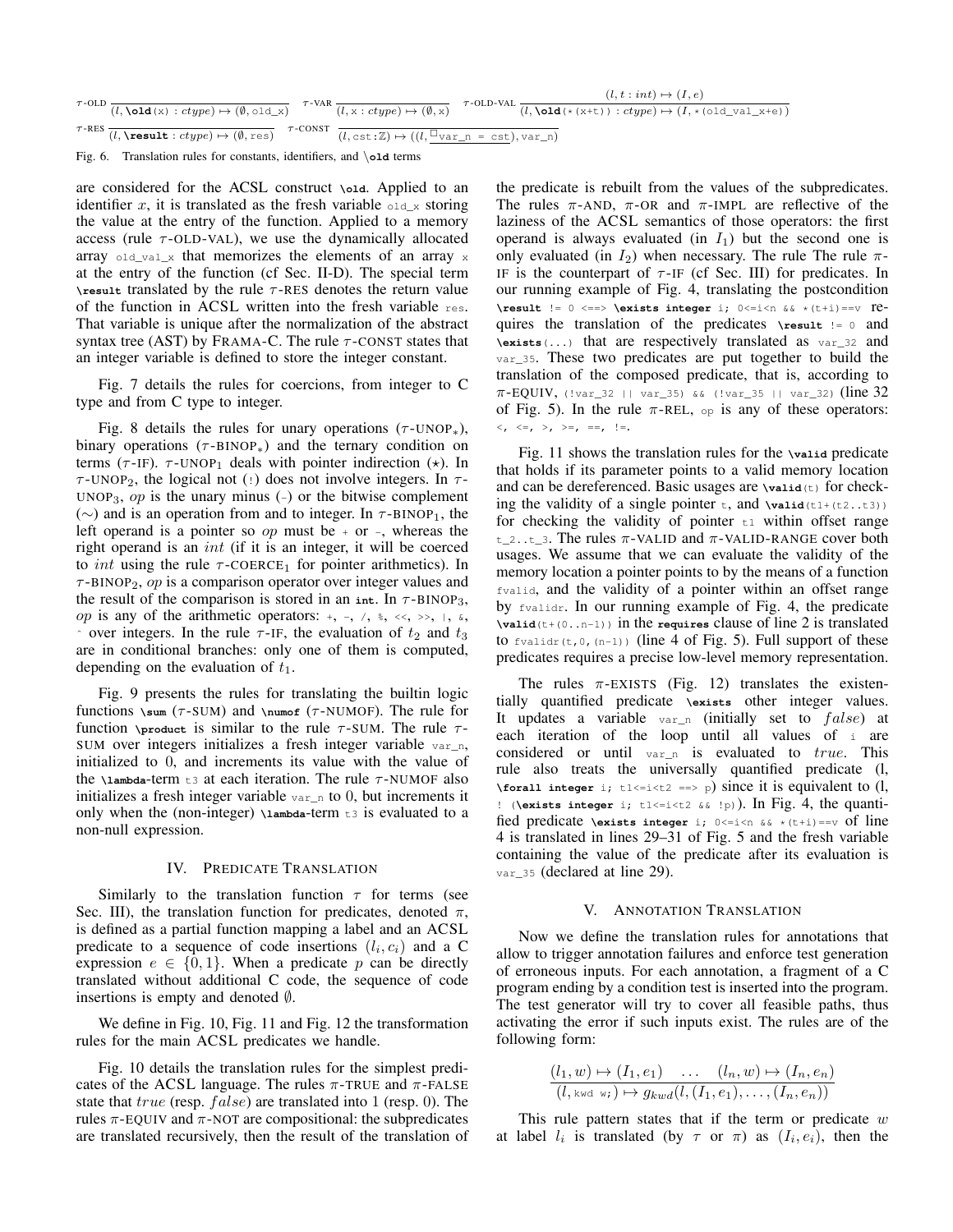| $\tau$ -COERCE <sub>1</sub> | $(l, t : \mathbb{Z}) \mapsto (I, e)$                                                                 | $\tau$ -COERCE <sub>2</sub> | $(l, t : int) \mapsto (I, e)$                                                             |  |
|-----------------------------|------------------------------------------------------------------------------------------------------|-----------------------------|-------------------------------------------------------------------------------------------|--|
|                             | $(l, (int)(t : \mathbb{Z})) \mapsto (I \cdot (l, \text{int var}_n = e^{\mathbb{Z}};), \text{var}_n)$ |                             | $(l,(\mathbb{Z})(t:int)) \mapsto (I\cdot (l, \Box_{\text{var\_}n} = e_i), \text{var\_}n)$ |  |

Fig. 7. Translation rules for coercions

$$
\tau\text{-BINOP1} \quad \frac{(l, t_1:ptr) \mapsto (I_1, e_1) \quad (l, t_2:int) \mapsto (I_2, e_2) \quad op \in \{+, -\}}{(l, (\text{tl op t2}):ptr) \mapsto (I_1 \cdot I_2, \text{el op e2})} \quad \tau\text{-UNOP1} \quad \frac{(l, t:ptr) \mapsto (I, e)}{(l, (* \text{ t}):ctype) \mapsto (I, * \text{ e})}
$$

$$
\tau\text{-BINOP}_2 \quad \frac{(l,t_1:\mathbb{Z}) \mapsto (I_1,e_1) \quad (l,t_2:\mathbb{Z}) \mapsto (I_2,e_2) \quad op \in \{==, !=,<,<=,>=, \mid, \&\&\} \quad (l,t: \mathit{int}) \mapsto (I,e) \quad (l,t: \mathit{int}) \mapsto (I,e) \quad (l,t: \mathit{int}) \mapsto (I,e) \quad (l,t: \mathit{int}) \mapsto (I,e) \quad (l,t: \mathit{int}) \mapsto (I,e) \quad (l,t: \mathit{int}) \mapsto (I,e) \quad (l,t: \mathit{int}) \mapsto (I,e) \quad (l,t: \mathit{int}) \mapsto (I,e) \quad (l,t: \mathit{int}) \mapsto (I,e) \quad (l,t: \mathit{int}) \mapsto (I,e) \quad (l,t: \mathit{int}) \mapsto (I,e) \quad (l,t: \mathit{int}) \mapsto (I,e) \quad (l,t: \mathit{int}) \mapsto (I,e) \quad (l,t: \mathit{int}) \mapsto (I,e) \quad (l,t: \mathit{int}) \mapsto (I,e) \quad (l,t: \mathit{int}) \mapsto (I,e) \quad (l,t: \mathit{int}) \mapsto (I,e) \quad (l,t: \mathit{int}) \mapsto (I,e) \quad (l,t: \mathit{int}) \mapsto (I,e) \quad (l,t: \mathit{int}) \mapsto (I,e) \quad (l,t: \mathit{int}) \mapsto (I,e) \quad (l,t: \mathit{int}) \mapsto (I,e) \quad (l,t: \mathit{int}) \mapsto (I,e) \quad (l,t: \mathit{int}) \mapsto (I,e) \quad (l,t: \mathit{int}) \mapsto (I,e) \quad (l,t: \mathit{int}) \mapsto (I,e) \quad (l,t: \mathit{int}) \mapsto (I,e) \quad (l,t: \mathit{int}) \mapsto (I,e) \quad (l,t: \mathit{int}) \mapsto (I,e) \quad (l,t: \mathit{int}) \mapsto (I,e) \quad (l,t: \mathit{int}) \mapsto (I,e) \quad (l,t: \mathit{int}) \mapsto (I,e) \quad (l,t: \mathit{int}) \mapsto (I,e) \quad (l,t: \mathit{int}) \mapsto (I,e) \quad (l,t: \mathit{int}) \mapsto (I,e) \quad (l,t: \mathit{
$$

$$
\tau\text{-BINOP}_3 \quad \frac{(l,t_1:\mathbb{Z}) \mapsto (I_1,e_1) \quad (l,t_2:\mathbb{Z}) \mapsto (I_2,e_2) \quad op \in \{+,-,/,\text{\texttt{S}},<\text{\texttt{S}},>\text{\texttt{S}},|,\text{\texttt{A}},\text{\texttt{B}} \}}{(l,(t_1 \text{ op } t_2):\mathbb{Z}) \mapsto (I_1 \cdot I_2 \cdot (l,\frac{\Box_{\text{Var}}_{\Box n} \quad = \text{e1}^{\boxtimes} \text{ op } e2^{\boxtimes} \mathbf{B}}{\text{ op } e2^{\boxtimes} \mathbf{B}}),\text{var\_n})}, \quad \tau\text{-UNOP}_3 \quad \frac{(l,t:\mathbb{Z}) \mapsto (I,e) \quad op \in \{-,\sim\}}{(l,(\text{op } t):\mathbb{Z}) \mapsto (I,\cdot(l,\underline{e} \; = \; \text{op } e\text{\texttt{B}}),\text{e})}
$$

$$
\tau\text{-IF} \quad \frac{(l, t_1 : \mathbb{Z}) \mapsto (I_1, e_1)}{(l, (\text{tl} ? \text{tl} ? \text{tl} ? \text{tl} ? \text{tl} ? \text{tl} ? \text{tl} ? \text{tl} ? \text{tl} ? \text{tl} ? \text{tl} ? \text{tl} ? \text{tl} ? \text{tl} ? \text{tl} ? \text{tl} ? \text{tl} ? \text{tl} ? \text{tl} ? \text{tl} ? \text{tl} ? \text{tl} ? \text{tl} ? \text{tl} ? \text{tl} ? \text{tl} ? \text{tl} ? \text{tl} ? \text{tl} ? \text{tl} ? \text{tl} ? \text{tl} ? \text{tl} ? \text{tl} ? \text{tl} ? \text{tl} ? \text{tl} ? \text{tl} ? \text{tl} ? \text{tl} ? \text{tl} ? \text{tl} ? \text{tl} ? \text{tl} ? \text{tl} ? \text{tl} ? \text{tl} ? \text{tl} ? \text{tl} ? \text{tl} ? \text{tl} ? \text{tl} ? \text{tl} ? \text{tl} ? \text{tl} ? \text{tl} ? \text{tl} ? \text{tl} ? \text{tl} ? \text{tl} ? \text{tl} ? \text{tl} ? \text{tl} ? \text{tl} ? \text{tl} ? \text{tl} ? \text{tl} ? \text{tl} ? \text{tl} ? \text{tl} ? \text{tl} ? \text{tl} ? \text{tl} ? \text{tl} ? \text{tl} ? \text{tl} ? \text{tl} ? \text{tl} ? \text{tl} ? \text{tl} ? \text{tl} ? \text{tl} ? \text{tl} ? \text{tl} ? \text{tl} ? \text{tl} ? \text{tl} ? \text{tl} ? \text{tl} ? \text{tl} ? \text{tl} ? \text{tl} ? \text{tl} ? \text{tl} ? \text{tl} ? \text{tl} ? \text{tl} ? \text{tl} ? \text{tl} ? \text{tl} ? \text{tl} ? \text{tl} ? \text{tl} ? \text{tl} ? \text{tl} ? \text{tl} ? \text{tl} ? \text{tl} ? \text{tl} ? \text{tl} ? \text{tl} ? \text{tl} ? \text{tl} ? \text{tl} ? \text{tl} ? \text{tl} ? \text{tl} ? \text{tl} ? \text{tl} ? \text{tl} ? \
$$

Fig. 8. Translation rules for unary and binary operations

τ -SUM (l, t<sup>1</sup> : Z) 7→ (I1, e1) (l, t<sup>2</sup> : Z) 7→ (I2, e2) (l, t<sup>3</sup> : Z) 7→ (I3, e3) (l, (**\sum**(t1, t2, **\lambda integer** i; t3)) : Z) 7→ (I<sup>1</sup> · <sup>I</sup><sup>2</sup> · (l, var\_n = 0; **for**( i\_n = e1-; i\_n <= e2-; i\_n++-){) · <sup>I</sup><sup>3</sup> · (l, var\_n += e3-;}), var\_n) τ -NUMOF (l, t<sup>1</sup> : Z) 7→ (I1, e1) (l, t<sup>2</sup> : Z) 7→ (I2, e2) (l, t<sup>3</sup> : int) 7→ (I3, e3) (l, (**\numof**(t1, t2, **\lambda integer** i; t3)) : Z) 7→

$$
(I_1 \cdot I_2 \cdot (l, \frac{\Box_{var_n n} = 0}{\Box_{var_n n} = 0}; \text{ for } (\frac{\Box_{i_n n} = e_1 \boxtimes j}{\Diamond_{i_n n} = 0}; \underline{i_n \cdot (l, \underline{i_n} = e_2 \boxtimes j}; \underline{i_n \cdot (l, \underline{i_n} = e_3 \land (l, \underline{i_n} = e_3 \land (l, \underline{i_n} = e_3 \land (l, \underline{i_n} = e_3 \land (l, \underline{i_n} = e_3 \land (l, \underline{i_n} = e_3 \land (l, \underline{i_n} = e_3 \land (l, \underline{i_n} = e_3 \land (l, \underline{i_n} = e_3 \land (l, \underline{i_n} = e_3 \land (l, \underline{i_n} = e_3 \land (l, \underline{i_n} = e_3 \land (l, \underline{i_n} = e_3 \land (l, \underline{i_n} = e_3 \land (l, \underline{i_n} = e_3 \land (l, \underline{i_n} = e_3 \land (l, \underline{i_n} = e_3 \land (l, \underline{i_n} = e_3 \land (l, \underline{i_n} = e_3 \land (l, \underline{i_n} = e_3 \land (l, \underline{i_n} = e_3 \land (l, \underline{i_n} = e_3 \land (l, \underline{i_n} = e_3 \land (l, \underline{i_n} = e_3 \land (l, \underline{i_n} = e_3 \land (l, \underline{i_n} = e_3 \land (l, \underline{i_n} = e_3 \land (l, \underline{i_n} = e_3 \land (l, \underline{i_n} = e_3 \land (l, \underline{i_n} = e_3 \land (l, \underline{i_n} = e_3 \land (l, \underline{i_n} = e_3 \land (l, \underline{i_n} = e_3 \land (l, \underline{i_n} = e_3 \land (l, \underline{i_n} = e_3 \land (l, \underline{i_n} = e_3 \land (l, \underline{i_n} = e_3 \land (l, \underline{i_n} = e_3 \land (l, \underline{i_n} = e_3 \land (l, \underline{i_n} = e_3 \land (l, \underline{i_n} = e_3 \land (l, \underline{i_n} = e_3 \land (l, \underline{i_n} = e_3 \land (l, \underline{i_n} = e_3 \land (l, \underline{i_n} = e_3 \land (l, \underline{i_n} = e_3 \land (l, \underline{i_n} = e_3 \land (
$$

Fig. 9. Translation rules for builtin logic functions

$$
\pi\text{-ROUV} \quad (l, p_1) \mapsto (I_1, e_1) \quad (l, p_2) \mapsto (I_2, e_2)
$$
\n
$$
\pi\text{-AND} \quad (l, p_1 \iff e_1) \iff (I_1, e_1) \quad (l, p_2) \iff (I_2, e_2) \iff (I_1, e_1) \quad (l, p_2) \iff (I_2, e_2)
$$
\n
$$
\pi\text{-AND} \quad (l, p_1 \iff \text{(l, p1 (l, int var_n = e1; if (var_n) / )}) \iff (I_1, e_1) \quad (l, p_2) \iff (I_2, e_2)
$$
\n
$$
\pi\text{-OR} \quad (l, p_1) \mapsto (I_1, e_1) \quad (l, p_2) \mapsto (I_2, e_2)
$$
\n
$$
\pi\text{-OR} \quad (l, p_1) \mapsto (I_1, e_1) \quad (l, p_2) \mapsto (I_2, e_2)
$$
\n
$$
\pi\text{-NRE} \quad (l, p_1) \mapsto (I_1, e_1) \quad (l, p_2) \mapsto (I_2, e_2)
$$
\n
$$
\pi\text{-MPL} \quad (l, p_1) \mapsto (I_1, e_1) \quad (l, p_2) \mapsto (I_2, e_2)
$$
\n
$$
\pi\text{-MPL} \quad (l, p_1) \mapsto (I_1, e_1) \quad (l, p_2) \mapsto (I_2, e_2)
$$
\n
$$
\pi\text{-MPL} \quad (l, p_1) \mapsto (I_1, e_1) \quad (l, p_2) \mapsto (I_2, e_2)
$$
\n
$$
\pi\text{-MPL} \quad (l, p_1) \mapsto (I_1, e_1) \quad (l, p_2) \mapsto (I_2, e_2)
$$
\n
$$
\pi\text{-MPL} \quad (l, p_1) \mapsto (I_1, e_1) \quad (l, p_2) \mapsto (I_2, e_2) \quad \pi\text{-NOT} \quad (l, p) \mapsto (I, e)
$$

π-IF (l, t : Z) 7→ (I1, e1) (l, p2) 7→ (I2, e2) (l, p3) 7→ (I3, e3) (l, t ? p2 : p3) 7→ (I<sup>1</sup> · (l, **int** var\_n; **if**(e1- != 0) {) · I<sup>2</sup> · (l, var\_n=e2; } **else** {) · I<sup>3</sup> · (l, var\_n=e3; }), var\_n) (l, t<sup>1</sup> : Z) 7→ (I1, e1) (l, t<sup>2</sup> : Z) 7→ (I2, e2) op ∈ {<, <=, >, >=, ==, !=}

 $\pi$ -REL  $(l, t1 \text{ op } t2) \mapsto (I_1 \cdot I_2 \cdot (l, \text{int var}_n = e1^{\boxtimes} \text{ op } e2^{\boxtimes};), \text{var}_n)$ 

Fig. 10. Translation rules for simplest predicates



Fig. 13. Pre-Post translation scheme for the FUT and called functions

property  $kwd$  w involving w at program point  $l$  will be translated by some composition function of code insertions of each  $I_i$  and of the expressions  $e_i$ . The particular composition function, denoted  $g_{kwd}$ , depends on the annotation kind. In Fig. 14 and Fig. 15 we present the translation rules for each annotation kind. Suppose fassert is a C function checking an expression. We define the condition e that must be tested for each annotation. The test is expressed by applying the function fassert, that is expanded to a conditional **if**. Test generation tries to cover both branches. If the expected property is false,

| $\alpha$ -ASSERT | $(l, p) \mapsto (I, e)$<br>$(l, \text{assert } p_i) \mapsto I \cdot (l, \text{fasset} (e))$                                                                  |  |
|------------------|--------------------------------------------------------------------------------------------------------------------------------------------------------------|--|
| $\alpha$ -POST   | $(End_f, p) \mapsto (I, e)$<br>$(End_f,$ ensures $p_i) \mapsto I \cdot (End_f,$ fassert (e);)                                                                |  |
| $\alpha$ -PRE    | $(Beg_{f\_precond}, p) \mapsto (I, e)$                                                                                                                       |  |
|                  | $(Beg_{f}, \begin{cases}\texttt{typically } p;\\ \texttt{requires } p; \end{cases}) \mapsto I \cdot (Beg_{f\_precond}, \texttt{if (!e)} \texttt return 0; )$ |  |

Fig. 14. Translation rules for assert, postcondition and precondition

the failure is reported and the exploration switches to another branch.

Fig. 14 describes the translation rules for an assertion at label  $l$  ( $\alpha$ -ASSERT), a postcondition ( $\alpha$ -POST) and a precondition ( $\alpha$ -PRE) that are considered to be stated resp. at labels  $End_f$ and  $Beg_f$ . The rule  $\alpha$ -ASSERT simply checks the translated predicate at label  $l$  with the function  $f$  fassert. The rule  $\alpha$ -POST checks the predicate at the end of the function being translated. The rule  $\alpha$ -PRE checks the predicate of a precondition in a separate function that we call  $f_{precond}$ , returning 0 if one of the **requires** or **typically** clauses does not hold, or 1 otherwise. This function has to be called with the same formal parameters as the function being translated. Since the precondition is *assumed* for the function under test and must be *ensured* for a called function, its result has to be *asserted* in the case of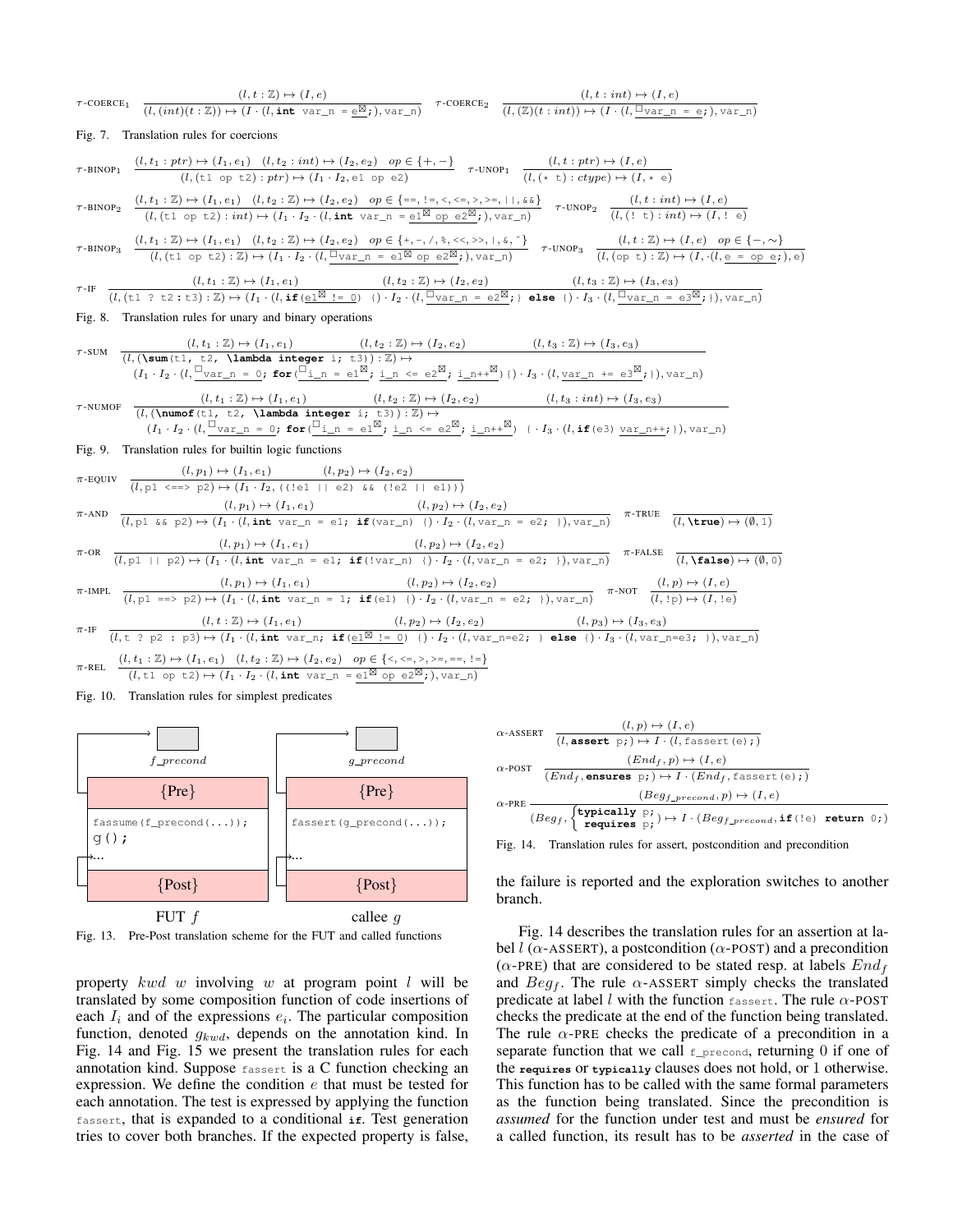|               | $\pi$ -VALID $(l, t : ptr) \mapsto (I, e)$<br>$(l, \text{valid}(t)) \mapsto (I, \text{valid}(e))$ $\pi$ -VALID-RANGE | $(l, t_1:ptr) \mapsto (I_1, e_1)(l, t_2: int) \mapsto (I_2, e_2)(l, t_3: int) \mapsto (I_3, e_3)$<br>$(l, \text{valid}(t1+(t2t3))) \mapsto (I_1 \cdot I_2 \cdot I_3, \text{fvalidr}(e1, e2, e3))$                                                                            |                         |
|---------------|----------------------------------------------------------------------------------------------------------------------|------------------------------------------------------------------------------------------------------------------------------------------------------------------------------------------------------------------------------------------------------------------------------|-------------------------|
|               | Fig. 11. Translation rules for memory validity predicate                                                             |                                                                                                                                                                                                                                                                              |                         |
| $\pi$ -EXISTS | $(l, t_1 : \mathbb{Z}) \mapsto (I_1, e_1)$<br>$(l, \text{exists integer } i; t1 \le i \le t2 \& p) \mapsto$          | $(l, t_2 : \mathbb{Z}) \mapsto (I_2, e_2)$                                                                                                                                                                                                                                   | $(l, p) \mapsto (I, e)$ |
|               |                                                                                                                      | $(I_1 \cdot I_2 \cdot (l, \text{int var}_n = 0; \text{ for } \left( \square_{i=1} = e1^{\boxtimes}; i=n \le e2^{\boxtimes} \text{ s} \text{!var}_n; i=n+ \text{!} \right) \text{ } (l \cdot I \cdot (l, \text{var}_n = e;\text{)}.(v_1 \cdot I \cdot (l, \text{var}_n = e))$ |                         |

Fig. 12. Translation rule for quantified predicate

a *callee* and *assumed* in the case of the function under test. Fig. 13 illustrates where pre/postconditions checks are inserted for a FUT f that calls  $g_1$ , that calls  $g_2$ , etc. So for each function, a check fassert(h\_precond(x1, x2, ..., xn)); (resp. fassume(h\_precond(x1, x2, ..., xn));) is inserted at the label  $Beg_h$  if h is a *callee* (resp. FUT), where  $x_1, x_2, ..., x_n$  are the formal parameters of  $h$ , and the  $f$  fassume function restricts test generation to input values for which it returns true. In the example of Fig. 4, the **requires** clause lines 1-2 and the **typically** clause line 3 are translated to the lines 3–5 of Fig. 5. The validity of the is\_present\_precond precondition is *assumed* line 11 of Fig. 5. Finally, the **ensures** clause lines 4-5 is translated as lines 28–32 in Fig. 5.

The translation rules for the loop invariants  $(\alpha$ -INVARIANT) and loop variants ( $\alpha$ -VARIANT) for a loop at label l are presented in Fig. 15. The rule  $\alpha$ -INVARIANT checks the predicate of the loop invariant before the loop, and after each iteration of the loop (i.e. at the predefined label  $EndIter_l$ ). The rule  $\alpha$ -VARIANT first checks that the variant term is positive or zero before the first loop iteration. Then, at the beginning of each loop iteration, it saves the previous value of the term in a fresh variable old\_variant. Finally, it checks at the end of each iteration that the current value of the variant is still positive or zero and is strictly decreasing (compared to its value in the previous iteration). In the running example of Fig. 4, translating the **loop invariant** line 9 results in lines 13–14 and 21–22 in Fig. 5, while translating the **loop variant** line 10 results in lines 15, 18 and 23–25 in Fig. 5.

## VI. INSTRUMENTATION FOR TEST GENERATION VS RUNTIME ASSERTION CHECKING

Instrumentation based translation of ACSL annotations into C code has been implemented in two FRAMA-C [1] plugins: E-ACSL2C [5], [6] that generates an instrumented program for Runtime Assertion Checking (RAC), and STADY, that instruments a program for Test Generation with PATHCRAWLER [8]. This section discusses similarities and differences between both kinds of instrumentation.

Test generation and runtime checking both need to generate executable code and so consider only an executable subset of the specification language. Therefore, most rules defined in Sec. III, IV and V for test generation are also valid for RAC.

Precondition of the function under test (FUT). One difference is the treatment of the precondition of the FUT. In RAC, it is usually checked as any other annotation. In test generation, it is used to avoid testing the program on inadmissible values for which the program is not supposed to work correctly. Hence, the precondition of the FUT should be assumed during test generation to ensure that all generated test inputs respect the precondition of the FUT (cf Fig. 13).

Besides, the treatment of the precondition of the FUT in PATHCRAWLER has two optimizations. First, an internal mechanism of unquantified and quantified preconditions allows a direct translation of ACSL preconditions into constraints supported in an efficient manner. Hence, for precondition patterns that can be expressed by this mechanism, a translation into C code is not necessary for PATHCRAWLER. Second, for the remaining preconditions translated into a C function, PATHCRAWLER offers a specific efficient mechanism [10]. A call to fassume (adding the constraints of the precondition to the constraint store *before* the path predicate in the FUT) can be replaced in PATHCRAWLER by a dedicated support for late precondition (where precondition constraints are posted *after* other path constraints of the FUT). Thus the call to fassume for the FUT in PATHCRAWLER is not needed (cf Fig. 13).

Memory-related constructs. Runtime checkers also require a complex instrumentation framework to treat memoryrelated constructs where each memory related operation is instrumented and relative memory block metadata is stored so that it can be extracted when it is necessary to evaluate a memory-related ACSL annotation [6]. Some of these constructs can be handled symbolically in concolic testing without additional instrumentation. The functions fvalid and fvalidr are builtin C functions defined by PATHCRAWLER that return the value of validity of a pointer [17]. They actually support global variables and formal parameters of the function under test.

Unbounded integers. While translation of ACSL mathematical integers relying on an external library for unbounded integers (like GMP) is appropriate and sufficient for RAC, it will be quite inefficient if the library function code is directly handled by test generation. Indeed, test generation on the instrumented code would have to treat much more complex code, with lots of additional function calls, dynamic memory allocation and de-allocation, etc. This can be avoided again using symbolic execution of the test generation tool. PATHCRAWLER offers dedicated builtin support for GMP numbers and operations that are efficiently translated into appropriate constraints on unbounded integers and handled by the underlying constraint solver.

Runtime errors. Straightforward translation of annotations into C may introduce runtime errors due to annotations with undefined terms (such as 1/0, cf Sec. II-A2). This issue can be easily solved for test generation exactly as proposed in [5] for RAC, by an additional guard generation phase by running the FRAMA-C/RTE plugin [1] on the instrumented code to add annotations preventing runtime errors, and finally running the instrumentation again on these new annotations. Runtime errors related to unbounded integer (division of a GMP integer by 0, overflow during a type coersion (int)(t:Z), etc.) are not treated by RTE, but they can be easily prevented by adding suitable checks in the corresponding rules. For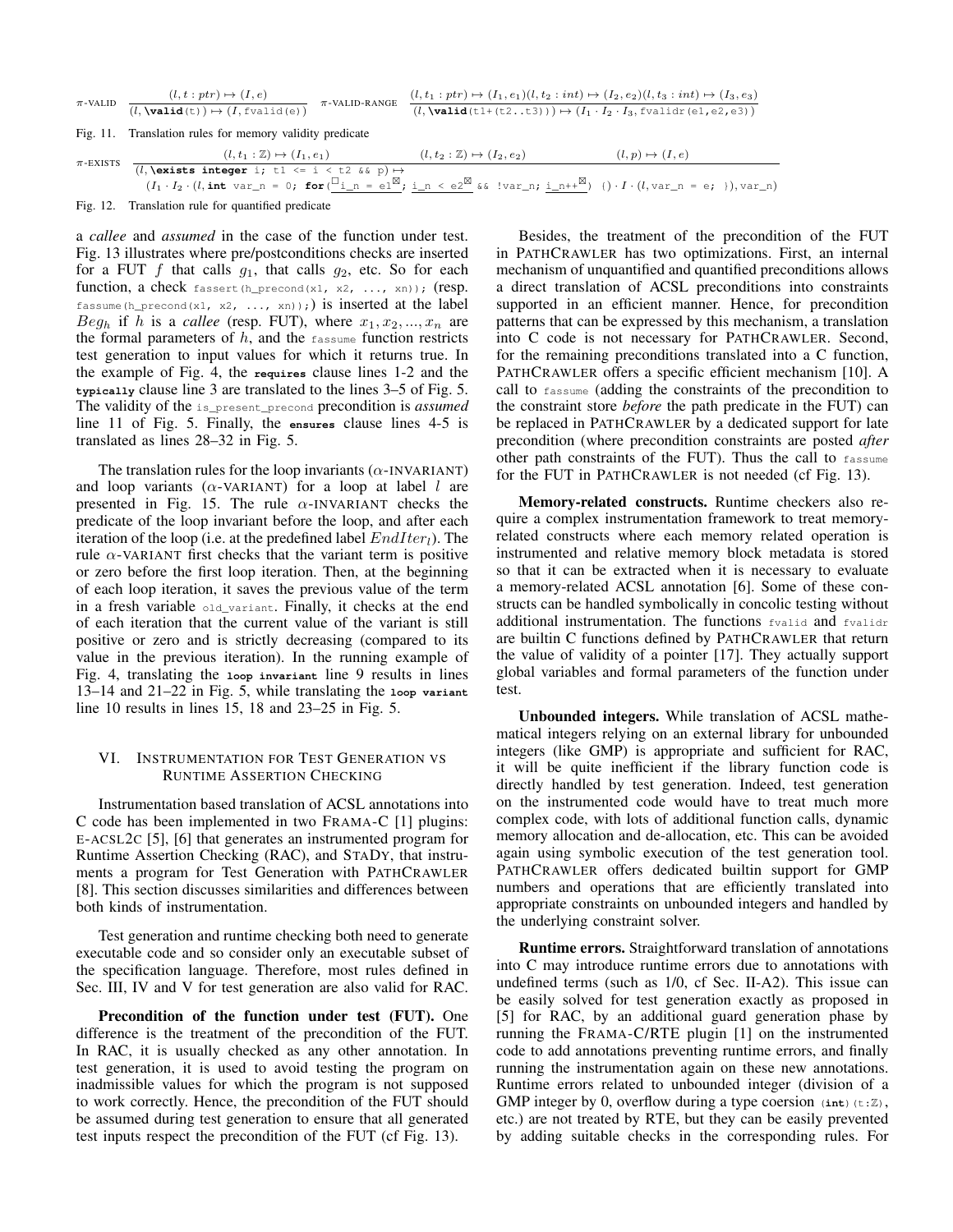| $\alpha$ -INVARIANT | $(l, p) \mapsto (I_1, e_1)$             | $(EndIter_l, p) \mapsto (I_2, e_2)$                                                                                            |                                     |  |
|---------------------|-----------------------------------------|--------------------------------------------------------------------------------------------------------------------------------|-------------------------------------|--|
|                     |                                         | $(l, \text{loop invariant p}) \mapsto I_1 \cdot (l, \text{fassert (e1)}; ) \cdot I_2 \cdot (EndIter_l, \text{fassert (e2)}; )$ |                                     |  |
|                     | $(l, t) \mapsto (I_1, e_1)$             | $(BegIter_1, t) \mapsto (I_2, e_2)$                                                                                            | $(EndIter_l, t) \mapsto (I_3, e_3)$ |  |
| $\alpha$ -VARIANT   | $(l, \texttt{loop variant } t) \mapsto$ |                                                                                                                                |                                     |  |

 $I_1\cdot (l,\texttt{fassert}\,(\underline{0}\leq -\underline{e_1}\underline{\boxtimes})$  ;) ·  $I_2\cdot (BegIter_l, \frac{\Box}{\Box}\texttt{old\_variant}\, =\, \underline{e_2}\underline{\boxtimes}$  ;) ·  $I_3\cdot (EndIter_l,\texttt{fassert}\,(\underline{0}\leq -\underline{e_3}\ \&\ \underline{e_3}\underline{\boxtimes}< \, \texttt{old\_variant}\,\boxtimes)$  ;)

Fig. 15. Transformation rules for loop annotations: invariant and variant

| example                  | time(s.)           | # paths         |
|--------------------------|--------------------|-----------------|
| array-unsafe             | 1.299              | 9               |
| count-up-down-unsafe     | 1.285              | 3               |
| eureka-01-unsafe         | 1.355              | 48              |
| for-bounded-loop1-unsafe | $1.\overline{320}$ | 11              |
| insertion-sort-unsafe    | 16.530             | 730             |
| invert-string-unsafe     | 1.359              | 48              |
| linear-search-unsafe     | 3.624              | 2766            |
| matrix-unsafe            | 1.367              | $\overline{22}$ |
| nec20-unsafe             | 1.463              | 1035            |
| string-unsafe            | 1.362              | 48              |
| sum01-bug02-base-unsafe  | 1.335              | 26              |
| sum01-bug02-unsafe       | 1.327              | 36              |
| sum01-unsafe             | 1.312              | 56              |
| sum03-unsafe             | 1.291              | 46              |
| sum04-unsafe             | 1.310              | 22              |
| sum-array-unsafe         | 1.358              | 14              |
| trex03-unsafe            | 1.358              | 21              |
| sendmail-unsafe          | 1.396              | 77              |
| vogal-unsafe             | 1.349              | 341             |
|                          |                    |                 |

Fig. 16. Experiments with STADY: Bug detection

example, the downcast of a term  $t$  from integer to  $int$  (see the rule  $\tau$ -COERCE<sub>1</sub> of Fig. 7) can be guarded by inserting fassert (INT\_MIN <= e && e <= INT\_MAX) before the assignment  $var_n = e$ .

Triggering errors during test generation. The function fassert (cond) is a C macro defined by PATHCRAWLER that is expanded as a conditional  $if(\text{cond})$ , testing if its parameter is true. Covering all feasible paths of the program will therefore enforce the generation of test inputs activating the then branch of this condition, and test inputs activating the else branch. So if there exist inputs such that  $_{\text{cond}}$  is evaluated to  $false$ , a test case activating the fassert thus violating the corresponding annotation is generated. In other terms, a counter-example for that annotation is generated if such inputs exist.

## VII. EXPERIMENTAL RESULTS

The current implementation of STADY supports a significant subset of E-ACSL including assertions, pre- and postconditions, loop invaliants and variants, quantifications, logic functions, integral and pointer types, and basic pointer operations. Pointer validity is currenty supported only for input arrays and pointers. STADY currently does not support **assigns** clauses, **\at** terms, real numbers, as well as advanced memoryrelated constructs (e.g. **\offset**), complex pointer arithmetics such as  $p_1-p_2$  or  $\star$  ( $p-i$ ) and dynamic memory allocation due to the limitations of the underlying test generator.

To evaluate the efficiency of STADY in a combined verification approach (cf Sec. I), we applied it on safe and unsafe programs from the TACAS 2014 Software Verification Competition<sup>1</sup> First, we executed STADY on 20 faulty programs that handle arrays with loops. The properties to invalidate originally expressed as C assertions, were manually rewritten in E-ACSL. Adequate E-ACSL preconditions were also added. The programs containing infinite loops and reachability

| example                 | mutants         | $\neg$ equiv.   | killed          | success rate |
|-------------------------|-----------------|-----------------|-----------------|--------------|
| merge-sort              | 96              | 92              | 88              | 95.65%       |
| merge-arrays            | 68              | 63              | 59              | 93.65%       |
| quick-sort              | 130             | 130             | 130             | 100%         |
| binary-search           | 40              | 40              | 39              | 97.5%        |
| bubble-sort             | $\overline{52}$ | 49              | 42              | 85.71%       |
| insertion-sort          | 39              | 37              | 36              | 97.3%        |
| array-safe              | 18              | 16              | $\overline{15}$ | 93.75%       |
| bubble-sort-safe        | 64              | 58              | 55              | 94.83%       |
| count-up-down-safe      | $\overline{14}$ | 13              | 13              | 100%         |
| eureka-01-safe          | 60              | 60              | 60              | 100%         |
| eureka-05-safe          | 36              | 36              | 36              | 100%         |
| insertion-sort-safe     | 43              | 41              | 40              | 97.56%       |
| invert-string-safe      | 47              | 47              | 47              | 100%         |
| linear-search-safe      | 19              | 17              | 16              | 94.12%       |
| matrix-safe             | $\overline{30}$ | $\overline{27}$ | $\overline{25}$ | 92.59%       |
| nc40-safe               | 20              | 20              | 20              | 100%         |
| nec <sub>40</sub> -safe | 20              | 20              | 20              | 100%         |
| string-safe             | 65              | $\overline{65}$ | 65              | 100%         |
| $sum01$ -safe           | 14              | 14              | 13              | 92.86%       |
| $sum02$ -safe           | 14              | 14              | 11              | 78.57%       |
| $sum03$ -safe           | $\overline{10}$ | $\overline{10}$ | 10              | 100%         |
| $sum04$ -safe           | 14              | 14              | 10              | 71.43%       |
| sum-array-safe          | 17              | 17              | 15              | 88.24%       |
| $t$ rex $03$ -safe      | 56              | 56              | 56              | 100%         |
| sendmail-safe           | 31              | $\overline{31}$ | 31              | 100%         |
| vogal-safe              | $\overline{71}$ | 68              | 67              | 98.53%       |
| <b>Total</b>            | 1088            | 1054            | 1019            | 96.68%       |

Fig. 17. Experiments with STADY: Mutation testing

properties to invalidate are not handled by STADY due to the necessity to execute the program in PATHCRAWLER. STADY detected failures of all faulty properties in each considered program. Fig. 16 illustrates the time taken to invalidate the properties including all the steps of STADY: instrumentation from the E-ACSL specifications and test generation in PATHCRAWLER, and the number of explored paths.

Secondly, we used mutation testing to evaluate the ability of STADY to find bugs in unsafe programs. We selected 20 safe programs of the same benchmark, and 6 additional safe programs from our own benchmarks. All of them were annotated in E-ACSL. They contain preconditions, postconditions, assertions, memory-related properties, loop variants and invariants. We used mutation testing on these safe programs to generate modified programs (*mutants*) and see if STADY is able to *kill* (i.e. to find errors in) these mutants. The mutations performed on the source code mimic usual programming errors. They include modifications of numerical and/or pointer arithmetic operators, comparison operators, condition negation and logical operators (*and* and *or*). Fig. 17 gives the numbers of all and erroneous mutants, as well as the number and proportion of erroneous mutants killed by STADY. STADY showed an average success rate of 96.68%, going up to 100% on many examples. The missing percents are mostly due to a currently incomplete support of E-ACSL features by the underlying test generation tool.

#### VIII. RELATED WORK

Cheon and Leavens [15], [18] presented a runtime checker for JML (that have inspired ACSL) and proposed an original

<sup>1</sup>https://svn.sosy-lab.org/software/sv-benchmarks/trunk/c/loops